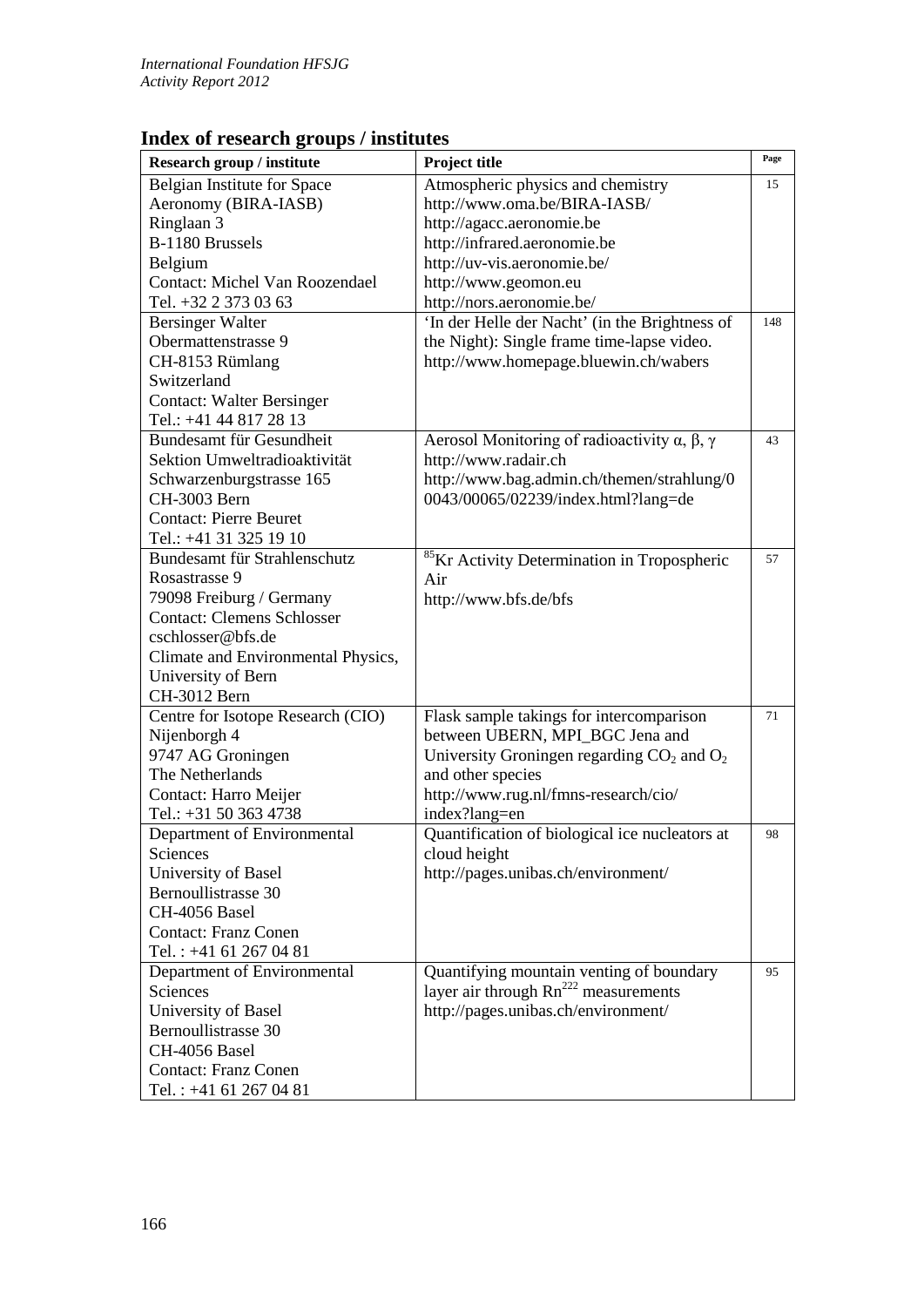| Research group / institute            | Project title                                                     | Page |
|---------------------------------------|-------------------------------------------------------------------|------|
| Department of Geography               | Permasense                                                        | 126  |
| University of Zurich                  | www.geo.uzh.ch                                                    |      |
| Winterthurerstr. 190                  | www.permasense.ch/research/geoscience/rock                        |      |
| CH-8057 Zurich, Switzerland           | -damage.html                                                      |      |
| Contact: Stephan Gruber               |                                                                   |      |
| Tel.: +41 44 635 51 46                |                                                                   |      |
| Department of Geography               | Permos                                                            | 130  |
| University of Zurich                  | www.geo.uzh.ch                                                    |      |
| Winterthurerstr. 190                  |                                                                   |      |
| CH-8057 Zurich, Switzerland           |                                                                   |      |
| Contact: Stephan Gruber               |                                                                   |      |
| Tel.: +41 44 635 51 46                |                                                                   |      |
| Department of Medicine                | Effects of physical exercise and Vascular                         | 115  |
| Unit of Anatomy                       | Endothelial<br>Growth<br>Factor<br>the<br><sub>on</sub>           |      |
| University of Fribourg                | neurogliovascular adaptation to hypoxia                           |      |
| Rte. A. Gockel 1                      | http://www.unifr.ch/anatomy                                       |      |
| CH-1700 Fribourg                      |                                                                   |      |
| Contact: Enrike G. Argandoña          |                                                                   |      |
| Tel.: +41 26 300 85 12                |                                                                   |      |
| Department of Physics                 | Measurement of horizontal cosmic rays and                         | 55   |
| University of Rome La Sapienza        | test of a prototype for TAUWER project                            |      |
| Piazza A. Moro 5                      | http://www.phys.uniroma1.it/DipWeb/home.h                         |      |
| 00198 Rome / Italy                    | tml                                                               |      |
| Contact: Maurizio Iori                |                                                                   |      |
| Tel.: +39 06 4991 4422                |                                                                   |      |
| Eawag                                 | $\mathrm{^{7}Be}$ and $\mathrm{^{10}Be}$ in monthly precipitation | 51   |
| Überlandstr. 133                      | http://www.eawag.ch/organisation/abteilunge                       |      |
| CH-8600 Dübendorf                     | n/surf/schwerpunkte/radio/index_EN                                |      |
| Contact: Jürg Beer                    |                                                                   |      |
| Tel.: +41 44 823 51 11                |                                                                   |      |
| Empa                                  | Source characterization based on continuous                       | 78   |
| Laboratory for Air Pollution and      | measurements of $CO2$ isotopic ratios                             |      |
| <b>Environmental Technology</b>       | http://empa.ch                                                    |      |
| Ueberlandstrasse 129                  |                                                                   |      |
| CH-8600 Dübendorf                     |                                                                   |      |
| <b>Contact: Lukas Emmenegger</b>      |                                                                   |      |
| Tel.: +41 58 765 46 99                |                                                                   |      |
| Empa                                  | Direct and continuous measurement of NO2,                         | 86   |
| Swiss Federal Laboratories for        | NO and NOy in ambient air using quantum                           |      |
| <b>Materials Testing and Research</b> | cascade laser absorption spectroscopy                             |      |
| Ueberlandstrasse 129                  | http://empa.ch/abt134                                             |      |
| CH-8600 Dübendorf                     |                                                                   |      |
| <b>Contact: Lukas Emmenegger</b>      |                                                                   |      |
| Tel.: +41 58 765 46 99                |                                                                   |      |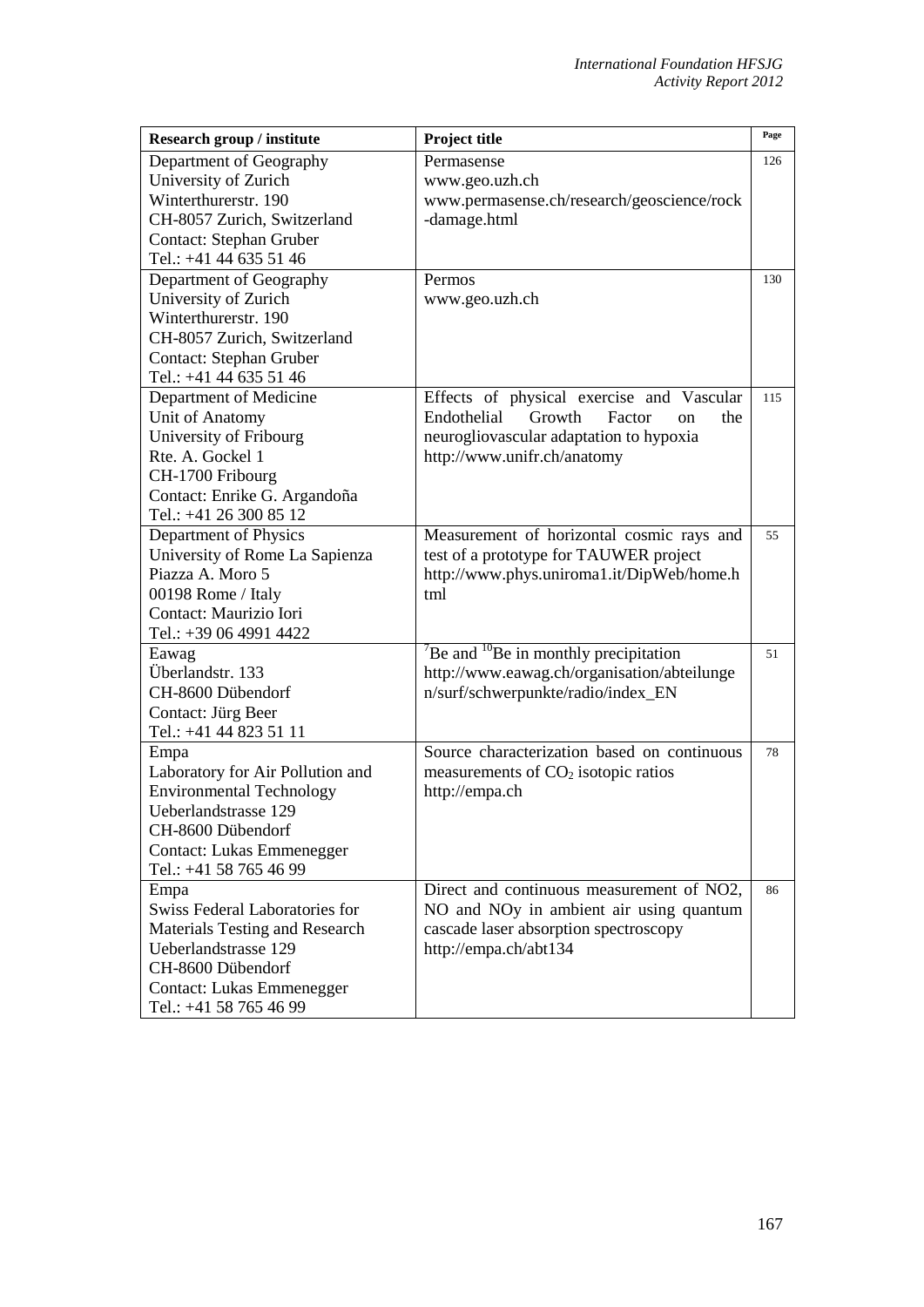| Research group / institute                              | Project title                                 | Page |
|---------------------------------------------------------|-----------------------------------------------|------|
| Empa                                                    | National Air Pollution Monitoring Network     | 63   |
| <b>Swiss Federal Laboratories for</b>                   | (NABEL)                                       |      |
| Materials Science and Technology                        | www.empa.ch/nabel                             |      |
| Ueberlandstrasse 129                                    |                                               |      |
| CH-8600 Dübendorf                                       |                                               |      |
| Contact: Christoph Hüglin                               |                                               |      |
| Tel.: +41 58 765 46 54                                  |                                               |      |
| Empa                                                    | Greenhouse<br>Halogenated<br>Gases<br>at      | 81   |
| <b>Swiss Federal Laboratories for</b>                   | Jungfraujoch                                  |      |
| Materials Science and Technology                        |                                               |      |
| Ueberlandstrasse 129                                    |                                               |      |
| CH-8600 Dübendorf                                       |                                               |      |
| Contact: Stefan Reimann                                 |                                               |      |
| Tel.: +41 58 765 46 38                                  |                                               |      |
| ETH Zürich                                              | Lidar measurements of cirrus cloud properties | 18   |
| Institute for Atmospheric and                           | in the midlatitudes                           |      |
| <b>Climate Science</b>                                  | http://www.iac.ethz.ch                        |      |
| Universitätsstrasse 16                                  |                                               |      |
| CH-8092 Zürich                                          |                                               |      |
| Contact: Erika Kienast-Sjögren                          |                                               |      |
| Tel: +41 44 633 40 12<br>ETH Zürich                     |                                               |      |
|                                                         | Glaciological investigations on the Grosser   | 119  |
| Versuchsanstalt für Wasserbau,                          | Aletschgletscher and at Jungfraujoch          |      |
| Hydrologie und Glaziologie (VAW)<br>Gloriastrasse 37-39 | http://www.vaw.ethz.ch/divisions/gz           |      |
| CH-8092 Zürich                                          |                                               |      |
| <b>Contact: Andreas Bauder</b>                          |                                               |      |
| Tel.: +41 44 632 4112                                   |                                               |      |
| <b>ETH</b> Zürich                                       | The Polythermal Structure of Gornergletscher  | 155  |
| Versuchsanstalt für Wasserbau.                          | (Valais)                                      |      |
| Hydrologie und Glaziologie (VAW)                        | http://www.vaw.ethz.ch                        |      |
| Gloriastrasse 37/39                                     |                                               |      |
| CH-8092 Zürich                                          |                                               |      |
| Contact: Martin Funk                                    |                                               |      |
| Tel.: +41 44 632 4132                                   |                                               |      |
| Federal Office of Meteorology and                       | Watch<br>Radiation<br>Global<br>Atmosphere    | 41   |
| <b>Climatology MeteoSwiss</b>                           | Measurements                                  |      |
| Atmospheric Measurements and Data                       | http://www.meteoswiss.ch/web/en/climate/cli   |      |
| Section                                                 | mate_international/gawch/radiation. html      |      |
| Ch. de l'Aérologie                                      |                                               |      |
| CH-1530 Payerne                                         |                                               |      |
| <b>Contact: Laurent Vuilleumier</b>                     |                                               |      |
| Tel.: +41 26 662 6306                                   |                                               |      |
| Federal Office of Meteorology and                       | Operation of an Automatic Weather Station     | 135  |
| Climatology                                             | http://www.meteoswiss.ch                      |      |
| MeteoSwiss                                              |                                               |      |
| Station Aérologique de Payerne                          |                                               |      |
| CH-1530 Payerne                                         |                                               |      |
| Contact: Christian Félix                                |                                               |      |
| Tel.: +41 26 662 6211                                   |                                               |      |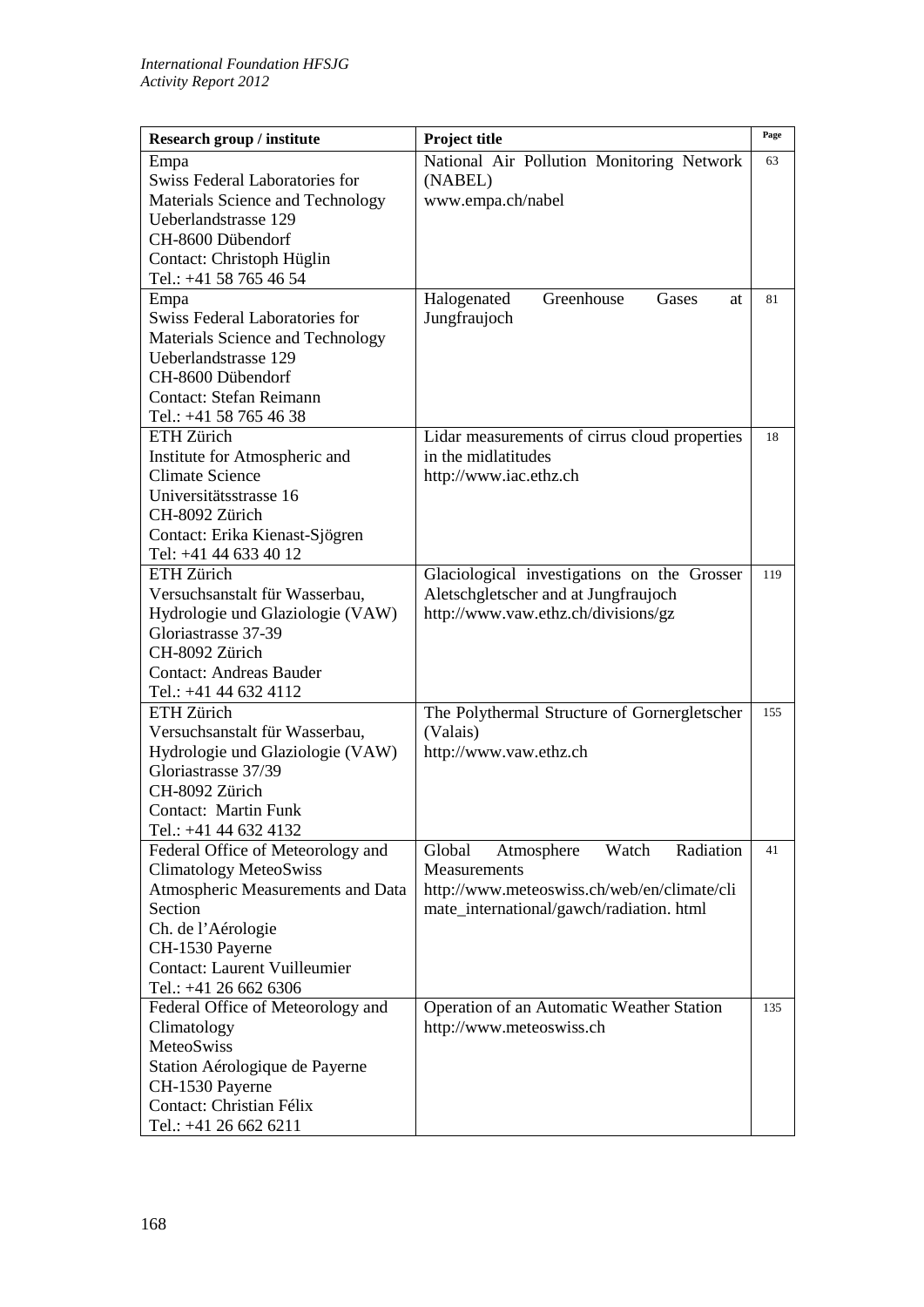| Research group / institute           | Project title                                    | Page |
|--------------------------------------|--------------------------------------------------|------|
| Institut für Angewandte Physik       | <b>STEAMR</b>                                    | 93   |
| Microwave Physics                    | http://www.iapmw.unibe.ch/research/projects/     |      |
| University of Bern                   | STEAMR/index.html                                |      |
| Sidlerstrasse 5                      |                                                  |      |
| CH-3012 Bern                         |                                                  |      |
| <b>Contact: Axel Murk</b>            |                                                  |      |
| Tel.: +41 31 631 86 74               |                                                  |      |
| Institut für Umweltphysik            | Atmospheric CO2 sampling for Radiocarbon         | 61   |
| University of Heidelberg             | analysis                                         |      |
| Im Neuenheimer Feld 229              | http://www.iup.uni-                              |      |
| D-69120 Heidelberg / Germany         | heidelberg.de/institut/forschung/groups/kk/      |      |
| Contact: Ingeborg Levin              |                                                  |      |
| Tel.: +49 6221 546405                |                                                  |      |
| Institute for Atmospheric and        | The microstructure of ice crystals and cloud     | 22   |
| <b>Climate Science</b>               | droplets in mixed-phase clouds measured with     |      |
| <b>ETH Zurich</b>                    | HOLIMO II. The time series of ice nuclei         |      |
| Universitätsstrasse 16               | concentration<br>number<br>and<br>properties     |      |
| CH-8092 Zürich                       | measured with PINC                               |      |
| <b>Contact: Olaf Stetzer</b>         | http://www.iac.ethz.ch/                          |      |
| Tel.: +41 44 633 6161                |                                                  |      |
| Institute of Physiology,             | adjustments<br>Cardiovascular<br>prolonged<br>to | 112  |
| University of Zürich                 | altitude exposure                                |      |
| Winterthurerstrasse 190              | http://www.zihp.uzh.ch                           |      |
| CH-8057 Zürich                       |                                                  |      |
| <b>Contact: Carsten Lundby</b>       |                                                  |      |
| Tel.: +41 44 635 5052                |                                                  |      |
| Institut für Veterinär Bakteriologie | Transport and survival of desert soil- and       | 106  |
| Universität Bern                     | rock- surface inhabiting micro-organisms in      |      |
| Laenggassstr. 122                    | atmospheric mineral dust                         |      |
| CH-3012 Bern, Switzerland            | www.vetmed.unibe.ch/vbi                          |      |
| Contact: Joachim Frey                |                                                  |      |
| Tel. +41 31 631 2414 (2430)          |                                                  |      |
| and                                  |                                                  |      |
| <b>Faculty of Geosciences</b>        |                                                  |      |
| Free University of Berlin            |                                                  |      |
| Malteserstrasse 74-100               |                                                  |      |
| 12249 Berlin, Germany                |                                                  |      |
| Contact: Anna Gorbushina             |                                                  |      |
| Tel. +49 30 8104 1400 (1409)         |                                                  |      |
| Laboratory für Radio- und            | Climate reconstruction from high-alpine ice      | 121  |
| Umweltchemie                         | cores                                            |      |
| Paul Scherrer Institut (PSI)         | http://lch.web.psi.ch/webcontent/research/anal   |      |
| CH-5232 Villigen                     | ytic                                             |      |
| Switzerland                          |                                                  |      |
| Contact: Margit Schwikowski          |                                                  |      |
| Tel. +41 56 310 4110                 |                                                  |      |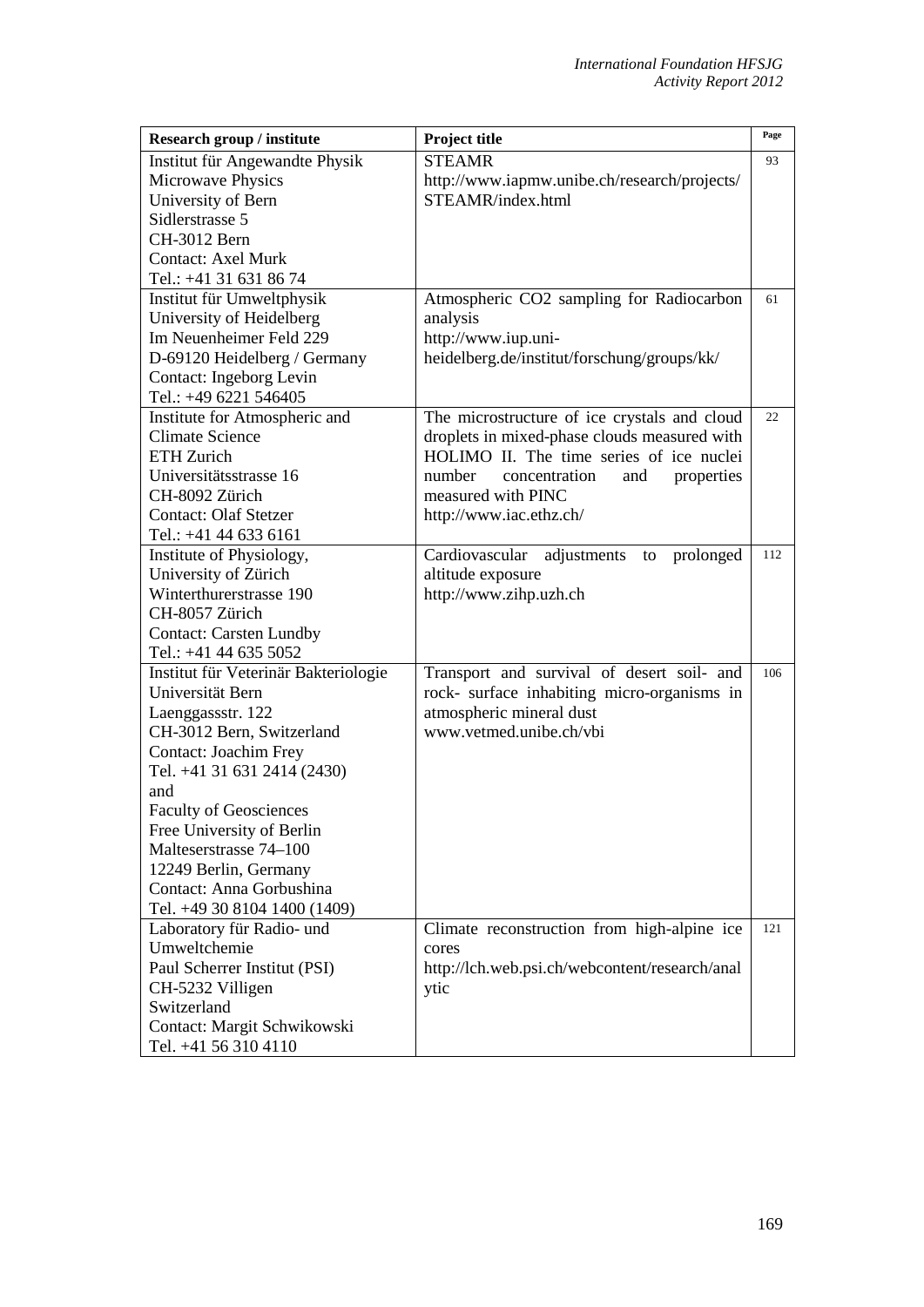| Research group / institute         | Project title                                  | Page |
|------------------------------------|------------------------------------------------|------|
| Laboratory of Atmospheric          | The Global<br>Atmosphere Watch Aerosol         | 24   |
| Chemistry                          | <b>Monitoring Program</b>                      |      |
| Paul Scherrer Institut (PSI)       | <b>CLACE Missions</b>                          |      |
| CH-5232 Villigen                   | http://www.psi.ch/gaw                          |      |
| Switzerland                        | http://www.psi.ch/lac                          |      |
| <b>Contact: Ernest Weingartner</b> | http://aerosolforschung.web.psi.ch             |      |
| Tel. +41 56 310 2405               |                                                |      |
| Laboratory of Atmospheric          | Chemical<br>Speciation<br>Monitor<br>Aerosol   | 33   |
| Chemistry                          | (ACSM) measurements on the Jungfraujoch        |      |
| Paul Scherrer Institut (PSI)       | within the frame of the EU project ACTRIS      |      |
| CH-5232 Villigen                   | (Aerosols, Clouds and Trace gases Research     |      |
| Switzerland                        | <b>Infrastructure Network)</b>                 |      |
| Contact: André Prévôt              | http://www.psi.ch/lac                          |      |
| Tel. +41 56 310 42 02              | http://www.actris.net                          |      |
| Max Planck Institut für            | Flask sample takings for intercomparison       | 74   |
| Biogeochemie                       | between UBERN, University Groningen and        |      |
| Hans Knöll Str. 10                 | MPI_BGC Jena regarding CO2 and O2 and          |      |
| DE-07745 Jena / Germany            | other species.                                 |      |
| Contact: Willi A. Brand            | http://www.bgc-jena.mpg.de                     |      |
| Tel.: +49 3641 576 400             |                                                |      |
| MeteoSchweiz                       | The<br>weather in 2012: Report<br>for<br>the   | 137  |
| Krähbühlstrasse 58                 | <b>International Foundation HFSJG</b>          |      |
| CH-8044 Zürich                     | http://www.meteoschweiz.ch                     |      |
| <b>Contact: Stephan Bader</b>      |                                                |      |
| Tel. +41 44 256 91 11              |                                                |      |
| Physik Institut                    | Measurement of cosmogenic activation of        | 60   |
| Universität Zürich                 | ultra-pure xenon                               |      |
| Winterthurerstrasse 190            | http://www.physik.uzh.ch/groups/groupbaudis    |      |
| CH-8050 Zürich                     |                                                |      |
| <b>Contact: Marc Schumann</b>      |                                                |      |
| Tel.: +41 44 635 6692              |                                                |      |
| Physikalische Chemie               | Measurements of NO2 and O3 in the free         | 88   |
| Bergische Universität Wuppertal    | troposphere by a LOPAP instrument              |      |
| Gaussstrasse 20                    | http://www.uni-wuppertal.de                    |      |
| 42119 Wuppertal, Germany           |                                                |      |
| Contact: Jörg Kleffmann            |                                                |      |
| Tel.: +49 202 439 3534             |                                                |      |
| Physikalisches Institut            | Combined<br>carbon<br>dioxide<br>and<br>oxygen | 68   |
| Abteilung Klima- und Umweltphysik  | concentration measurements                     |      |
| Universität Bern                   | http://www.climate.unibe.ch/?L1=people&L2      |      |
| Sidlerstrasse 5                    | =personal&L3=leuenberger                       |      |
| CH-3012 Bern                       |                                                |      |
| <b>Contact: Markus Leuenberger</b> |                                                |      |
| Tel.: +41 31 631 44 70             |                                                |      |
| Physikalisches Institut            | Neutron monitors - Study of solar and galactic | 52   |
| Universität Bern                   | cosmic rays                                    |      |
| Sidlerstrasse 5                    | http://cosray.unibe.ch/                        |      |
| CH-3012 Bern                       |                                                |      |
| Contact: Rolf Bütikofer            |                                                |      |
| Tel.: +41 31 631 4058              |                                                |      |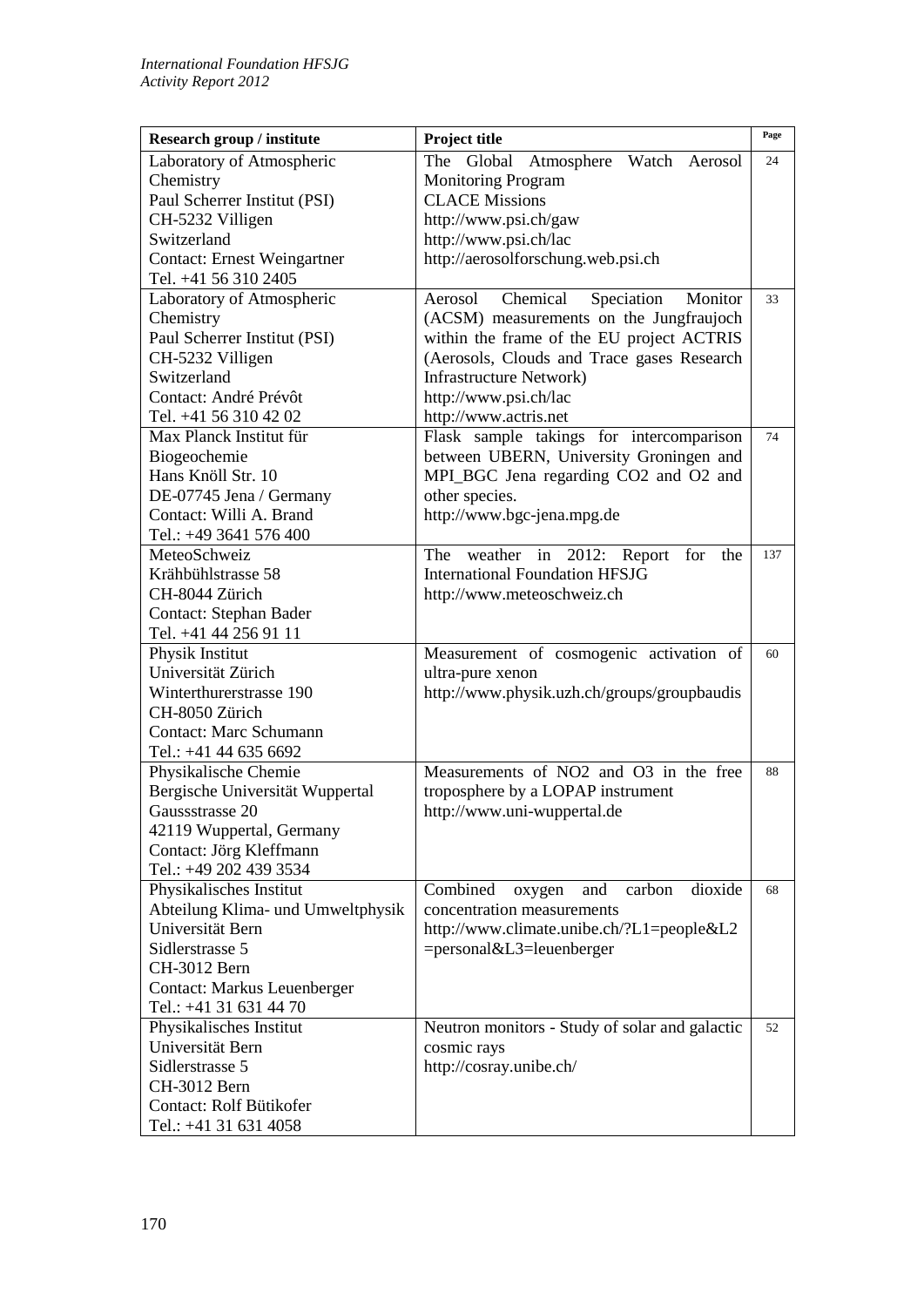| Research group / institute              | Project title                                    | Page |
|-----------------------------------------|--------------------------------------------------|------|
| Physikalisches Institut                 | SONTEL - Solar Neutron Telescope for the         | 153  |
| Universität Bern                        | identification and the study of high-energy      |      |
| Sidlerstrasse 5                         | neutrons produced in energetic eruptions at      |      |
| CH-3012 Bern                            | the Sun                                          |      |
| Contact: Rolf Bütikofer                 | http://cosray.unibe.ch/                          |      |
| Tel.: +41 31 631 4058                   | GG                                               |      |
| PMOD/WRC                                | <b>Aerosol Optical Depth</b>                     | 40   |
| Dorfstrasse 33                          | http://www.pmodwrc.ch                            |      |
| CH-7260 Davos Dorf                      |                                                  |      |
| Contact: Stephan Nyeki                  |                                                  |      |
| Tel.: $+41$                             |                                                  |      |
| <b>PMOD/WRC</b>                         | Cloud Climatology and Surface Radiative          | 37   |
| Dorfstrasse 33                          | Forcing over Switzerland (CLASS)                 |      |
| CH-7260 Davos Dorf                      | http://www.pmodwrc.ch                            |      |
| Contact: Julian Gröbner                 |                                                  |      |
| Tel.: +41 81 417 51 11                  |                                                  |      |
| Pneumologie                             | Effect of gender on high altitude adaptation:    | 114  |
| Medizinische Klinik V                   | of<br>Angiotensin-Converting-<br>Comparison      |      |
| Ziemssenstrasse 1                       | Enzyme 2-activity in plasma between men          |      |
| 80336 München, Germany                  | and women                                        |      |
| <b>Contact: Rainald Fischer</b>         | http://www.rainald.de                            |      |
| Tel.: $+498951607546$                   |                                                  |      |
| Société Astronomique de Liège           | Observing the sky and describing the objects     | 146  |
| Avenue de Cointe 5                      | http://www.societeastronomiquedeliege.be/        |      |
| B-4000 Liège                            |                                                  |      |
| Contact : Lempereur Benoît              |                                                  |      |
| Tel.: +32 474 24 07 65                  |                                                  |      |
| <b>Swiss Cardiovascular Center Bern</b> | Safety and exercise tolerance of acute high      | 108  |
| University Hospital                     | altitude exposure (3454m) in adolescents with    |      |
| CH-3010 Bern                            | congenital heart disease                         |      |
| Contact: Jean-Paul Schmid               | http://kardiorehab.insel.ch                      |      |
| Tel. +41 31 632 89 72                   |                                                  |      |
| Swiss Federal Institute of              | Background<br>monitoring<br>air<br>of<br>gaseous | 102  |
| Technology (ETH Zurich)                 | elemental mercury at the High<br>Altitude        |      |
| Wolfgang-Pauli-Strasse 10               | Research Station Jungfraujoch - Source           |      |
| <b>HCI G135</b>                         | apportionment of atmospheric mercury and         |      |
| CH-8093 Zürich                          | emission estimates in Europe.                    |      |
| <b>Contact: Christian Bogdal</b>        | http://www.sust-chem.ethz.ch                     |      |
| Tel.: +41 44 632 5951                   |                                                  |      |
| Swiss Federal Office of Topography      | <b>Automated GNSS Network Switzerland</b>        | 132  |
| swisstopo                               | http://www.swisstopo.ch                          |      |
| Seftigenstrasse 264                     |                                                  |      |
| CH-3084 Wabern                          |                                                  |      |
| <b>Contact: Elmar Brockmann</b>         |                                                  |      |
| Tel.:+41 31 963 22 56                   |                                                  |      |